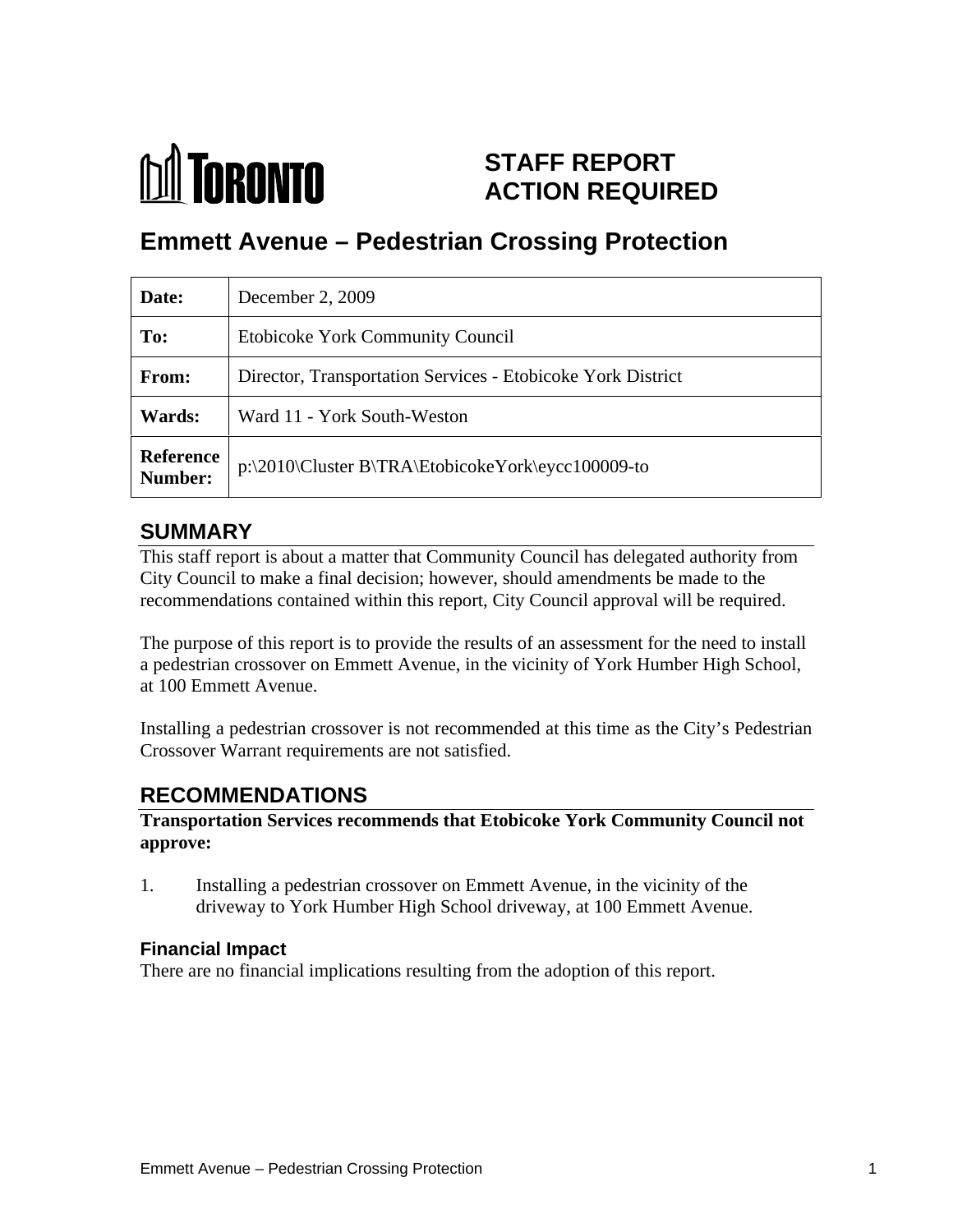## **ISSUE BACKGROUND**

In response to a request from staff of York Humber High School, Transportation Services investigated the feasibility of installing a pedestrian crossing device near the school.

A map of the area is Attachment 1. A photograph of Emmett Avenue in the vicinity of the school area is Attachment 2.

#### **COMMENTS**

Emmett Avenue is a two-lane collector road extending from Eglinton Avenue West, to Jane Street with a posted speed limit of 40 km/h. A sidewalk is located on the north and west sides of the road, separated from the travelled portion by boulevard landscaping in the vicinity of the school. The Toronto Transit Commission operates a bus service on Emmett Avenue

Attachment 1 is a map of the subject location. Attachment 2 is a photograph of the study area.

Traffic volumes recorded in December 2008 show that Emmett Avenue carries approximately 3,600 vehicles per day in both directions.

A review of the existing signs within the Emmett Avenue road allowance show that all appropriate signage including curve warning signs, school signs and speed signs, are in place and conspicuous. Pay and display parking exists abutting the school property, with motorists parking perpendicular to the curb/edge of road.

Study data, collected on a typical weekday, was applied to the City's Pedestrian Crossover Warrant, generating the following negative results for each of the two categories: which is a set of the set of the set of the set of the set of the set of the set of the set of the set of the set of the set of the set of the set of the set of the set of the set of the set of the set of the s

In order to meet the warrants, 100 percent compliance is required in both of the categories. Given that the total eight-hour pedestrian volume is less than 200, the Pedestrian Delay Warrant cannot be calculated.

At an average walking speed of 1.2 m/s, it takes just 7-10 seconds for a pedestrian to cross Emmett Avenue. There were no safety concerns observed during our on-site evaluation, nor were pedestrians delayed by approaching vehicle traffic when crossing the road.